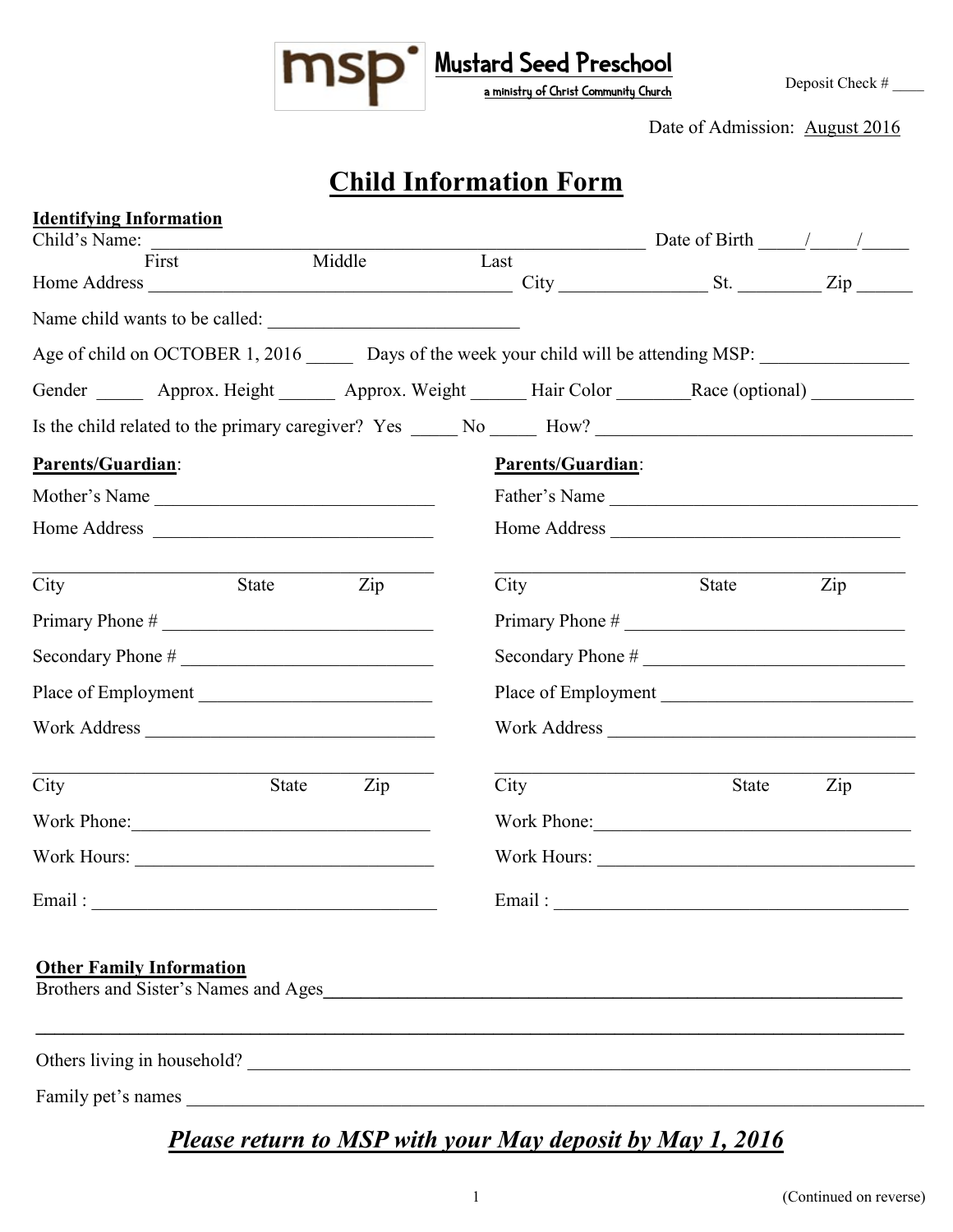#### **Emergency Contact Information**

*In case of an emergency or illness, after attempting the phone numbers listed on page 1, please list the names of persons who would be authorized to act on behalf of the parents(s). If you move or any of this information changes, please notify the MSP office ASAP with updated information.* 

| Name<br><u> 1989 - John Stein, Amerikaansk politiker (* 1958)</u>                                                                                                                                                              |                      |       |     |
|--------------------------------------------------------------------------------------------------------------------------------------------------------------------------------------------------------------------------------|----------------------|-------|-----|
| Address                                                                                                                                                                                                                        |                      |       |     |
| <b>Street</b>                                                                                                                                                                                                                  | City                 | State | Zip |
|                                                                                                                                                                                                                                | Secondary Phone #    |       |     |
| Name                                                                                                                                                                                                                           |                      |       |     |
|                                                                                                                                                                                                                                |                      |       |     |
| <b>Street</b>                                                                                                                                                                                                                  | City<br>Zip<br>State |       |     |
|                                                                                                                                                                                                                                | Secondary Phone #    |       |     |
|                                                                                                                                                                                                                                |                      |       |     |
| Address and the contract of the contract of the contract of the contract of the contract of the contract of the contract of the contract of the contract of the contract of the contract of the contract of the contract of th |                      |       |     |
| <b>Street</b>                                                                                                                                                                                                                  | City                 | State | Zip |
| Primary Phone #                                                                                                                                                                                                                | Secondary Phone #    |       |     |

#### *Other than those listed above, please list any person (s) who have permission to pick up your child.*

| Name              | Relationship                 |
|-------------------|------------------------------|
| Primary Phone $#$ | Secondary Phone $#$          |
| <b>Name</b>       |                              |
| Primary Phone #   | Secondary Phone #            |
| Name              | Relationship <b>No. 1998</b> |
| Primary Phone #   | Secondary Phone #            |

*Mustard Seed Preschool will not release your child to anyone who is not listed on this form; however you can add names to this list at anytime. If there are individuals who because of special circumstances are NOT allowed to pick up your child at any time, we will need this in writing and given to the Director. If there is a custody issue involved, we also need supporting court documents. MSP will not release a child to any person whose ability to drive or care for the child is impaired by drugs, alcohol or any physical or emotional condition which might in any way jeopardize the safety and well being of the child.*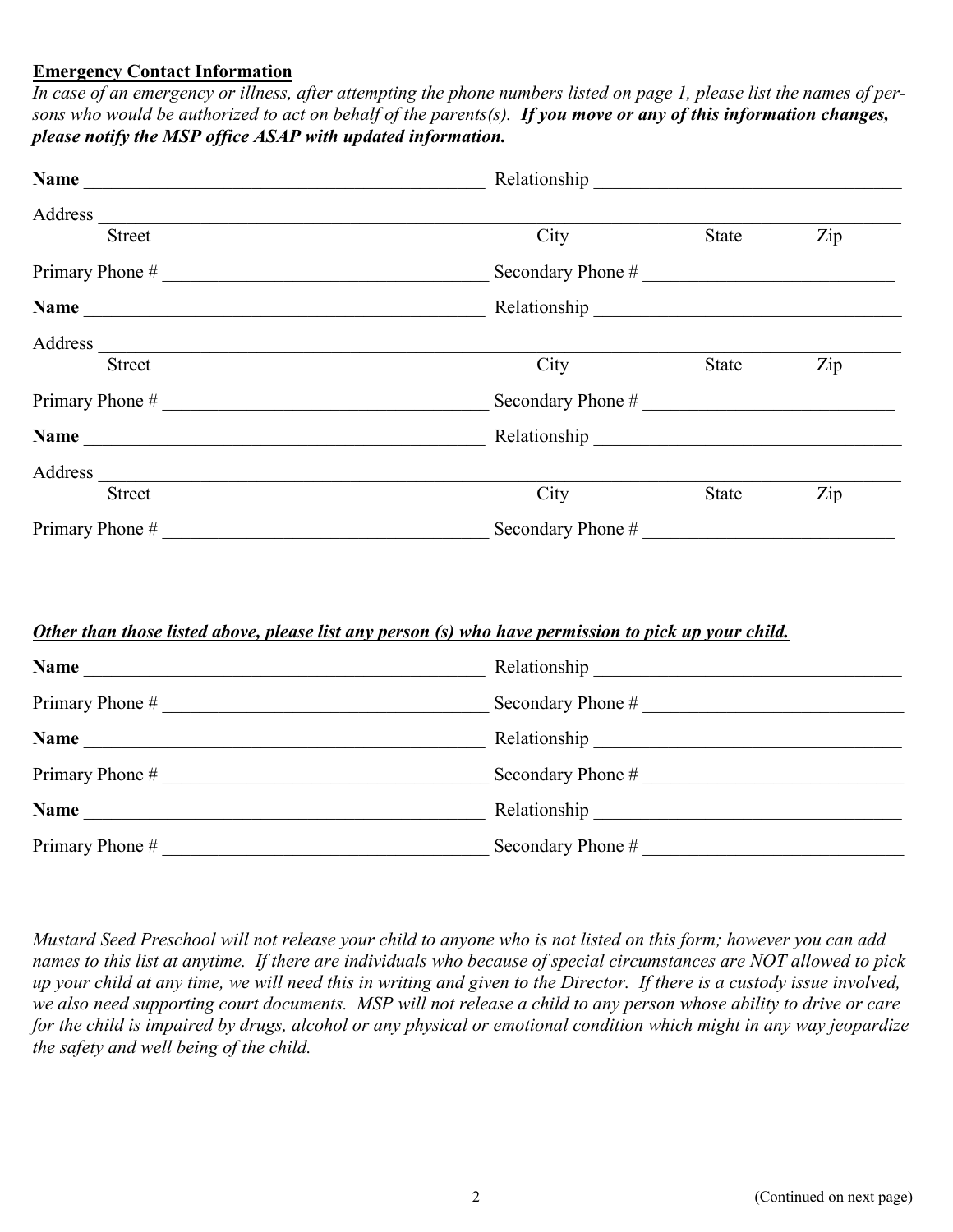## **Please help us get to know your child better.**

### **Personal Health /Medical Information**

| Primary Insurance Coverage ______________Policy Number _______________Hospital of Choice ___________                                                                                                                                                                  |  |  |  |
|-----------------------------------------------------------------------------------------------------------------------------------------------------------------------------------------------------------------------------------------------------------------------|--|--|--|
| Primary Insured Relationship to Child<br>Allergy: a medical condition that causes someone to become sick after eating, touching or breathing something that is harmless to most people<br>Are <i>any</i> of these allergies life threatening? ________ Yes _______ No |  |  |  |
|                                                                                                                                                                                                                                                                       |  |  |  |
| Have you turned into MSP the Allergy Action Plan from your physician _______Yes ______No _______Not Yet                                                                                                                                                               |  |  |  |
| Does the child have any medical diagnosis that requires ongoing care?<br><u>Letting and the child have any medical diagnosis</u> that requires ongoing care?<br><u>Letting and</u> the child have any medical diagnosis that requires ongoin                          |  |  |  |
|                                                                                                                                                                                                                                                                       |  |  |  |
| Does your child take any medications routinely? _____Yes _____No                                                                                                                                                                                                      |  |  |  |
| If yes, please list Reason for taking Reason for taking                                                                                                                                                                                                               |  |  |  |
|                                                                                                                                                                                                                                                                       |  |  |  |
| Has your child ever had any surgeries? _____ Yes _____ No                                                                                                                                                                                                             |  |  |  |
|                                                                                                                                                                                                                                                                       |  |  |  |
| Is there anything in your child's past or current medical history (physical or emotional) about which the school or                                                                                                                                                   |  |  |  |
| Are there any special needs or special circumstances in your child's life that would help your child's teacher better                                                                                                                                                 |  |  |  |
| Has your child ever been professionally evaluated for speech, behavior or any type of developmental delay? (If yes,                                                                                                                                                   |  |  |  |
| <b>Sleep Habits:</b>                                                                                                                                                                                                                                                  |  |  |  |
| <b>Toilet Habits</b><br>Time in the morning which the child is taken to the bathroom?                                                                                                                                                                                 |  |  |  |
|                                                                                                                                                                                                                                                                       |  |  |  |
| Does child tell when he/she needs to go to bathroom? Can child manage clothes in the bathroom?                                                                                                                                                                        |  |  |  |